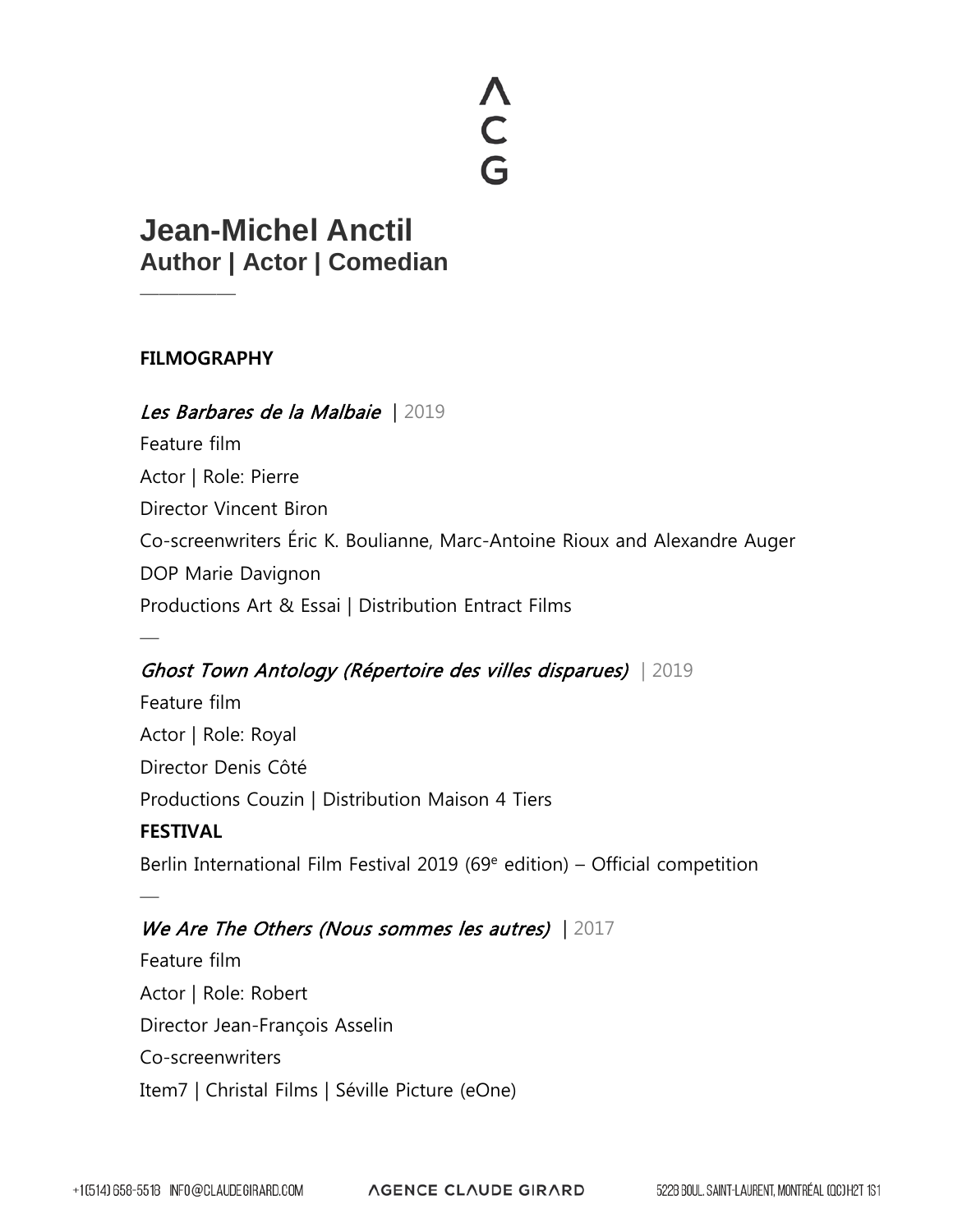## De Père En Flic | 2009 Feature film Actor | Role: Mononc Director Émile Gaudreault Père film inc. | Cinémaginaire | Alliance Vivafilm

## Coraline | 2009

—

—

Feature film Actor | Role: Father's voice Alliance Vivafilm

### **THEATRE**

—

—

—

Les Voisins | 2020-2021 **Theatre** Actor Théâtre Maisonneuve Production Monarque

## Tout Shakespeare pour les nuls | 2005

**Theatre** Actor Just For Laughs

## **TELEVISION**

Mes petits malheurs | 2016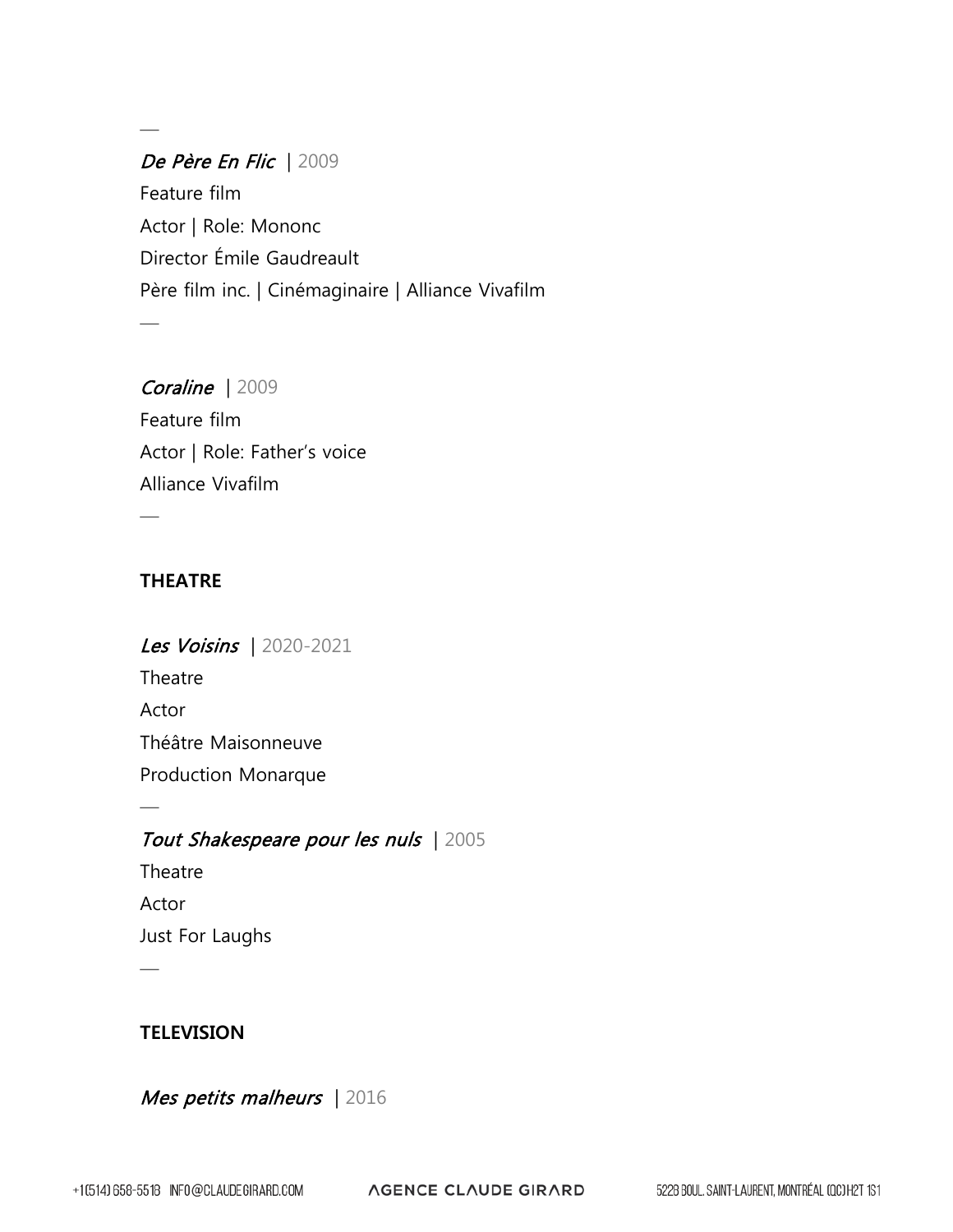Actor | Role: Claude AVANTI

—

—

—

—

—

—

—

—

## Testé sur des humains | 2013-2016

Animator | information and entertainment show TVA

30 vies | 2014 Actor | Role: Paradis Aetios Télévision

Une fois c't'un clip | 2013-2014 Animator

Musimax

## Tranches de vie | 2010

Actor | Role: Jean-Guy TVA

## Lance et Compte : le grand duel | 2008

Actor | Role: Superfan TVA

## 450 Chemin du golf | 2006

Actor | Role: Tony Vendôme

## Tout pour toi | 2005 Host | Jean-Michel Anctil Zone 3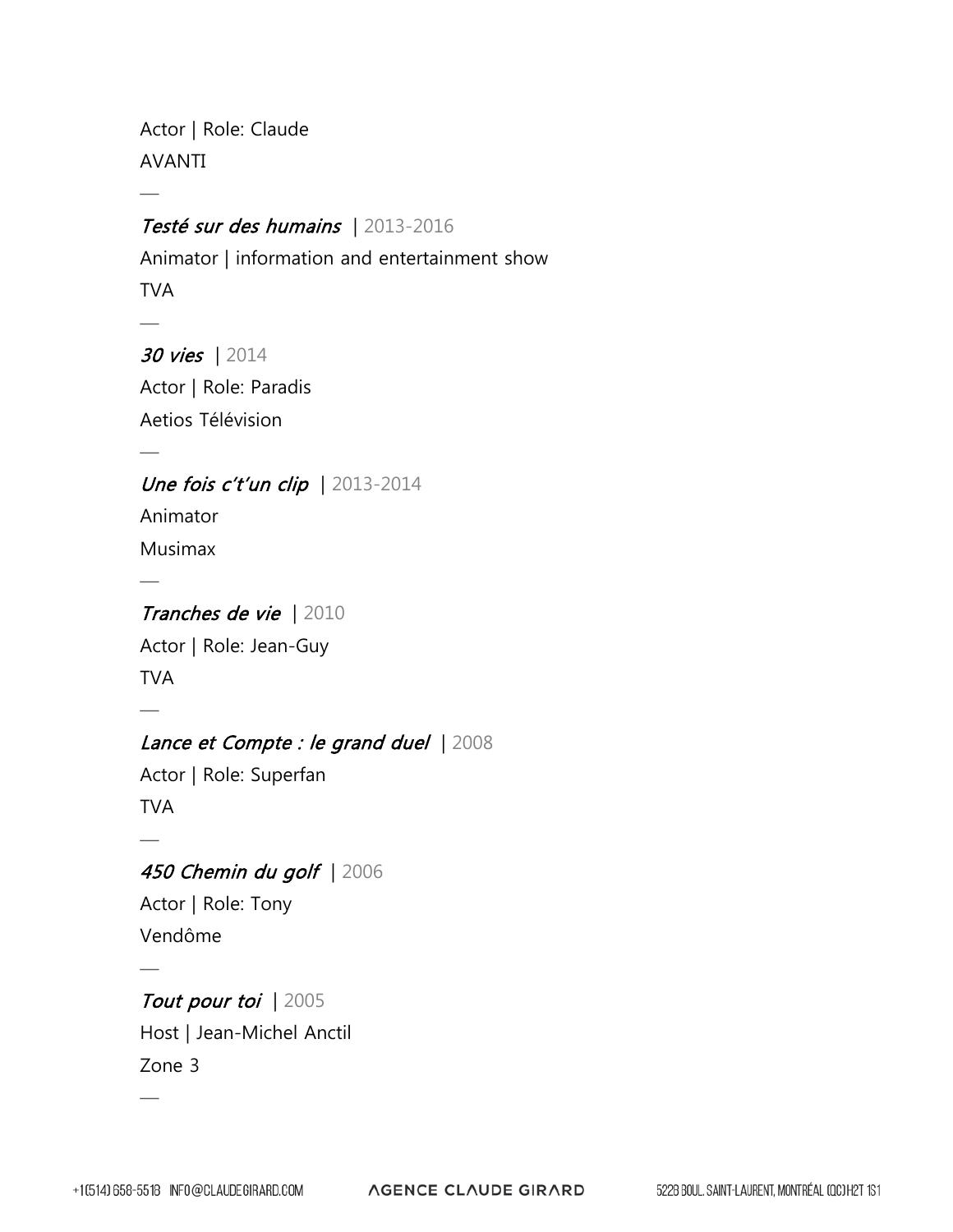Detect inc | 2005 Actor| Role: Max Emergence

—

—

## Le coeur a ses raisons | 2005

Actor| Role: Reverend McDougle Zone 3

## **COMEDY SHOW**

## JE4N-MICHEL, C QUI L'CAVE | 2016-2018

One Man Show | humor Creator and author of the show Staging Dominic Anctil | KOSCÈNE Productions

## **Tel Quel | 2009**

One Man Show | humor Creator and author of the show (with the characters Pricilla & Râteau)

#### **AWARD**

—

—

ADISQ 2013 – DVD of the year – humor.

#### Rumeurs | 1999-2004

One Man Show | humor Creator and author of the show

#### **AWARDS**

—

Winner of the Olivier humorist of the year in 2001, 2003 and 2004 Named most popular show in 2003 and 2004 Most lucrative tour of the history of comedy shows in Quebec (532,000 tickets sold - DVD 70,000 copies sold)